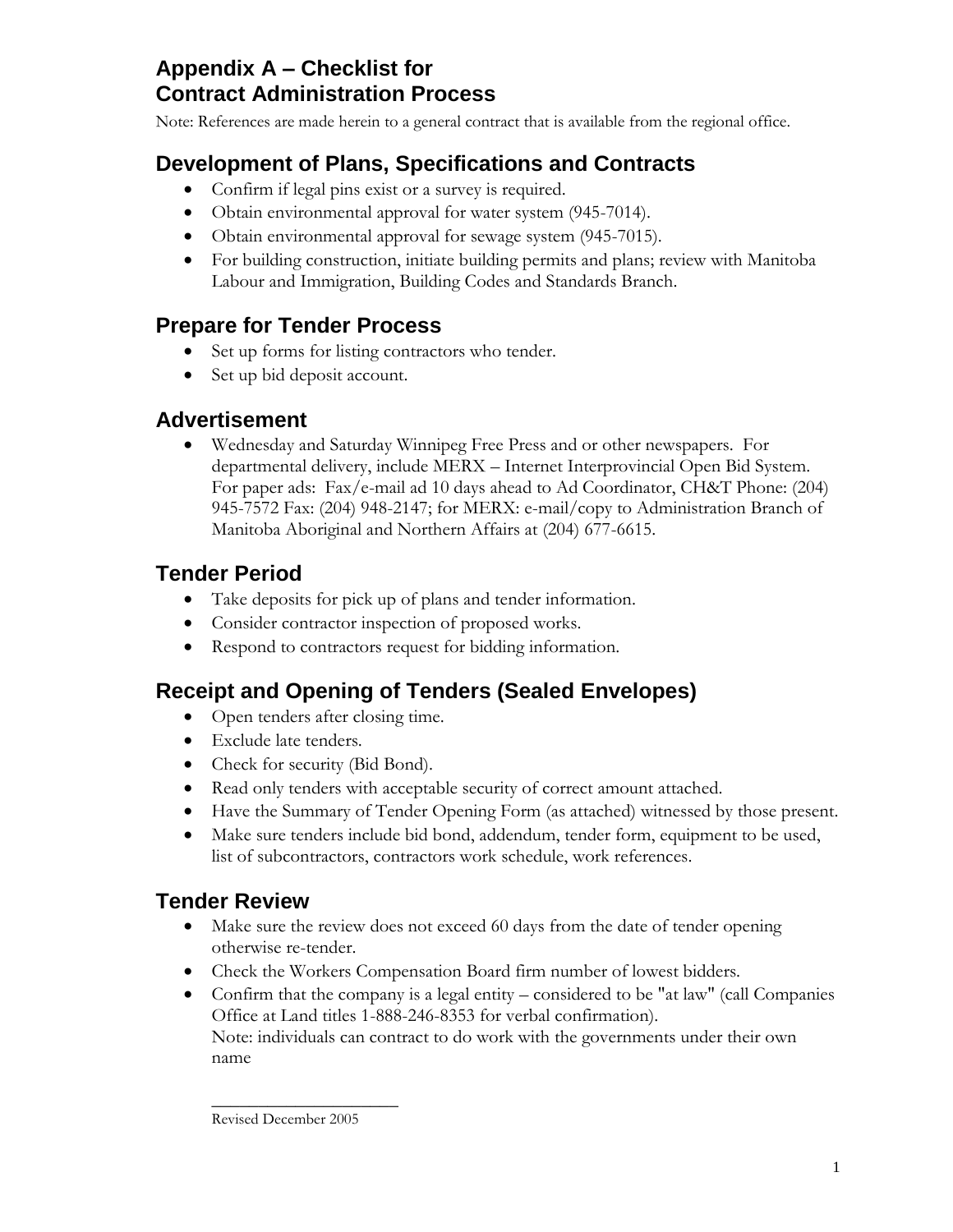#### **Prior to Contract Award**

Successful bidder to provide the following:

- Community Workforce Plan listing employment of community members
- WCB Letter of Clearance
- Other information required by the contract's General Conditions such as proof of similar work, financial capability, equipment list, and work schedule
- Copies of warranties for manufactured items such as water plants so wording can be reviewed by Insurance and Risk Management Branch of Manitoba Finance.

# **Acceptance and Contract Award**

- Obtain signature of approval from Minister or designate.
- Obtain from contractor a certified copy of \$2 million of Public and Property Liability Insurance indemnifying the owner/engineer/contractor. (See General Conditions 9(24) and Special Provisions (S.P.) 1.05.) – The Province and Aboriginal and Northern Affairs is to be named as "additional insured."
- Obtain from contractor a 50 per cent performance bond and a 50 per cent labour and material bond within eight days of receiving the contract. Otherwise bid bond or certified cheque is cashed and applied against the difference of next lowest bidder. (See page 2, NA1C of the Tender form under the section "Call on Bid Bond") For information on bonds on general, call a Surety.
- $\bullet$  Set up holdback account. See G.C. 11(3). Interest is paid if the contract is greater than \$200,000; at prime rate less 4 per cent.
- $\bullet$  Return plan deposits for document returned  $-i$  final is the requirement of the tender procedure.

## **Prior to Work Start**

- Take photos (owner) to verify condition of site, roads, etc., before construction starts (in case of claims).
- Find and flag enough legal pins for the layout of the work to succeed otherwise arrange for legal re-survey to be done.
- Initiate process to flow monies to the community council if contract is to be paid out through the community. Ensure that separate accounts are set up for holdback, construction, interest, and for payment of local community members, if applicable.
- Identify the completion period based on the number of working days.

## **Start Work**

Cover these issues and requirements at construction kick-off meeting:

- Posting on job site of one or more "Notice of Labour & Material Payment Bond"
- Community workforce plan reporting, if required (update every two weeks, issued monthly)
- If construction camp is set up in a community, contractor to contact Manitoba Conservation for regulations on fuel storage, litter disposal and bush camp.
- Updated work schedule (as per S.P. 1.08)

 $\overline{\phantom{a}}$  , where  $\overline{\phantom{a}}$ 

Revised December 2005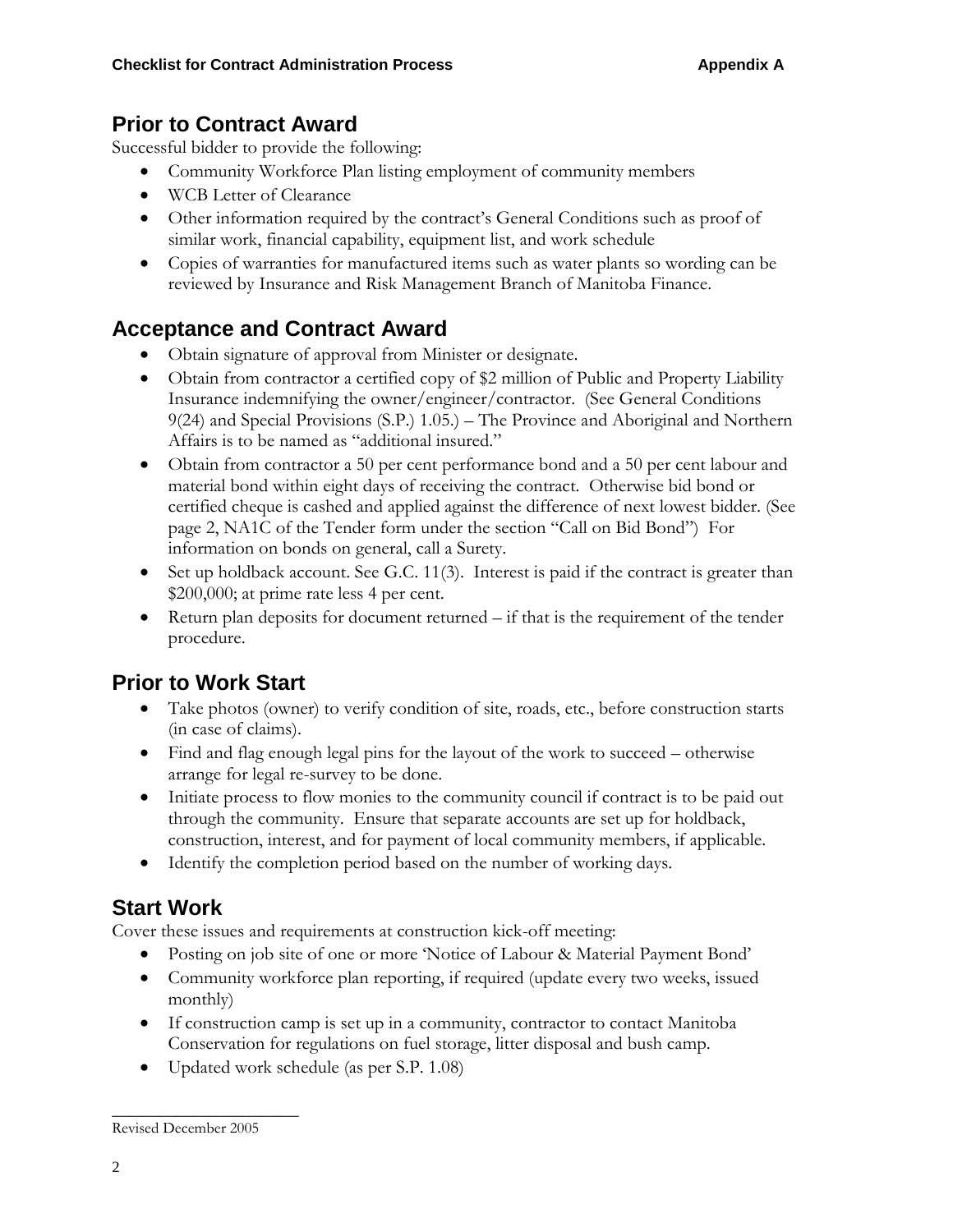- 72 hour notice required before inspection
- Letter required stating that contractor has applied for all necessary permits
- Agreement on working day and hours of operation (G.C. 9(3)); ie.: 7:00 AM to 7:00 PM 6 days per week)
- Co-ordinating work with other contractors concurrent with this contract

## **During Construction**

- Update work schedules when requested (S.P. 1.08).
- Make monthly progress payments with 7.5 per cent holdback.
- Hold back 5 per cent on workforce plan (if required).
- Have contractor pay all labour and rentals within 90 days as outlined in of Materials and Labour Bond (N.A.1.G).

#### **Substantial Performance**

- Issue Certificate of Substantial Performance (Form 8 attached) (see G.C. 11(6), 11(7)).
- Start 40-day holdback lien period.
- Start one-year warranty period (Performance Bond) (S.P.1.06).
- Obtain WCB Letter of Clearance (phone for this) prior to the last payment to the contractor.
- Make final check on status of monies flowed through community to pay contractor.

#### **For Water and Sewage Plants**

• Contractor to provide three sets of O & M Manuals (see G.C.9(42)) before project is complete.

## **Work Completion**

Final acceptance and certificate of completion (one year Performance Bond comes into effect)

- Release 5 per cent against community workforce plan (if required).
- At end of 40-day holdback lien period, contractor to submit Statutory Declaration that all claims against contractor and subs have been paid (owner to conduct independent search at Land Titles for liens against the project).
- Release or reduction of 7.5 per cent holdback.

All labour and rentals to be paid up by contractor within 90 days of as outlined in Materials and Labour Bond (N.A.1.G). All unpaid claims to be made within 120 days against contractor.

# **End of One Year Maintenance Period**

Owner issues letter to contractor confirming the end of the maintenance period.

**\_\_\_\_\_\_\_\_\_\_\_\_\_\_\_\_\_\_\_\_\_\_\_**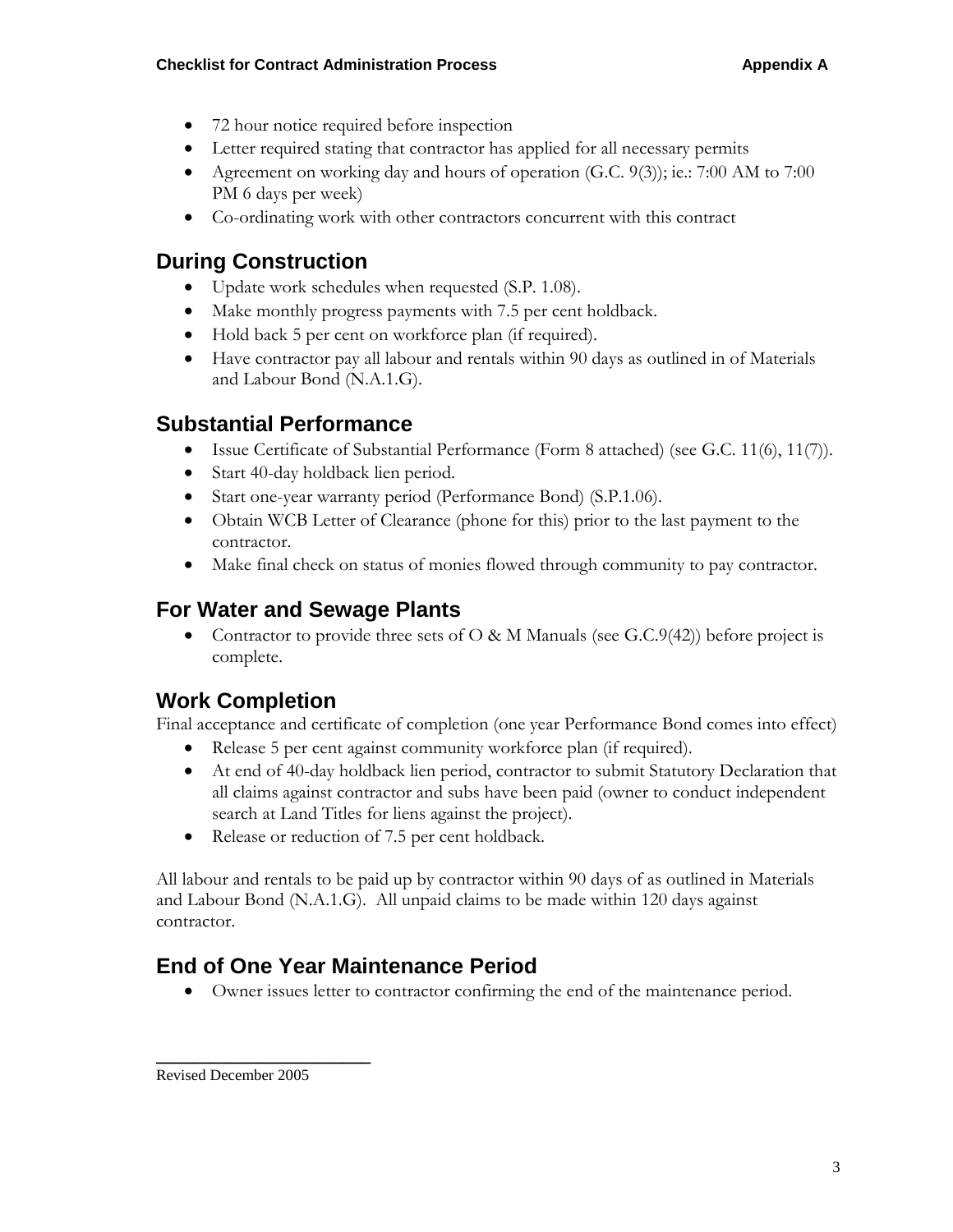#### **Manitoba Aboriginal and Northern Affairs Tender Comparison/Summary of Tenders**

Contract Title \_\_\_\_\_\_\_\_\_\_\_\_\_\_\_\_\_\_\_\_\_\_\_\_\_\_\_\_\_\_

Work Order No. \_\_\_\_\_\_\_\_\_\_\_\_\_\_\_\_\_\_\_\_\_\_\_\_\_\_\_\_

Tender Closing Date \_\_\_\_\_\_\_\_\_\_\_\_\_\_\_\_\_\_\_\_\_\_

Owner \_\_\_\_\_\_\_\_\_\_\_\_\_\_\_\_\_\_\_\_\_\_\_\_\_\_\_\_\_\_\_\_\_\_\_\_\_\_\_\_\_

Contract No. \_\_\_\_\_\_\_\_\_\_\_\_\_\_\_\_\_\_\_\_\_\_\_\_\_\_\_\_\_\_\_

| Contractor | Address | <b>Bond</b> | Received | Total Tender |
|------------|---------|-------------|----------|--------------|
|            |         | Required    |          | Price        |
|            |         |             |          |              |
|            |         |             |          |              |
|            |         |             |          |              |
|            |         |             |          |              |
|            |         |             |          |              |
|            |         |             |          |              |
|            |         |             |          |              |
|            |         |             |          |              |
|            |         |             |          |              |
|            |         |             |          |              |
|            |         |             |          |              |
|            |         |             |          |              |
|            |         |             |          |              |
|            |         |             |          |              |
|            |         |             |          |              |
|            |         |             |          |              |
|            |         |             |          |              |
|            |         |             |          |              |
|            |         |             |          |              |
|            |         |             |          |              |
|            |         |             |          |              |
|            |         |             |          |              |
|            |         |             |          |              |

Revised December 2005

**\_\_\_\_\_\_\_\_\_\_\_\_\_\_\_\_\_\_\_\_**